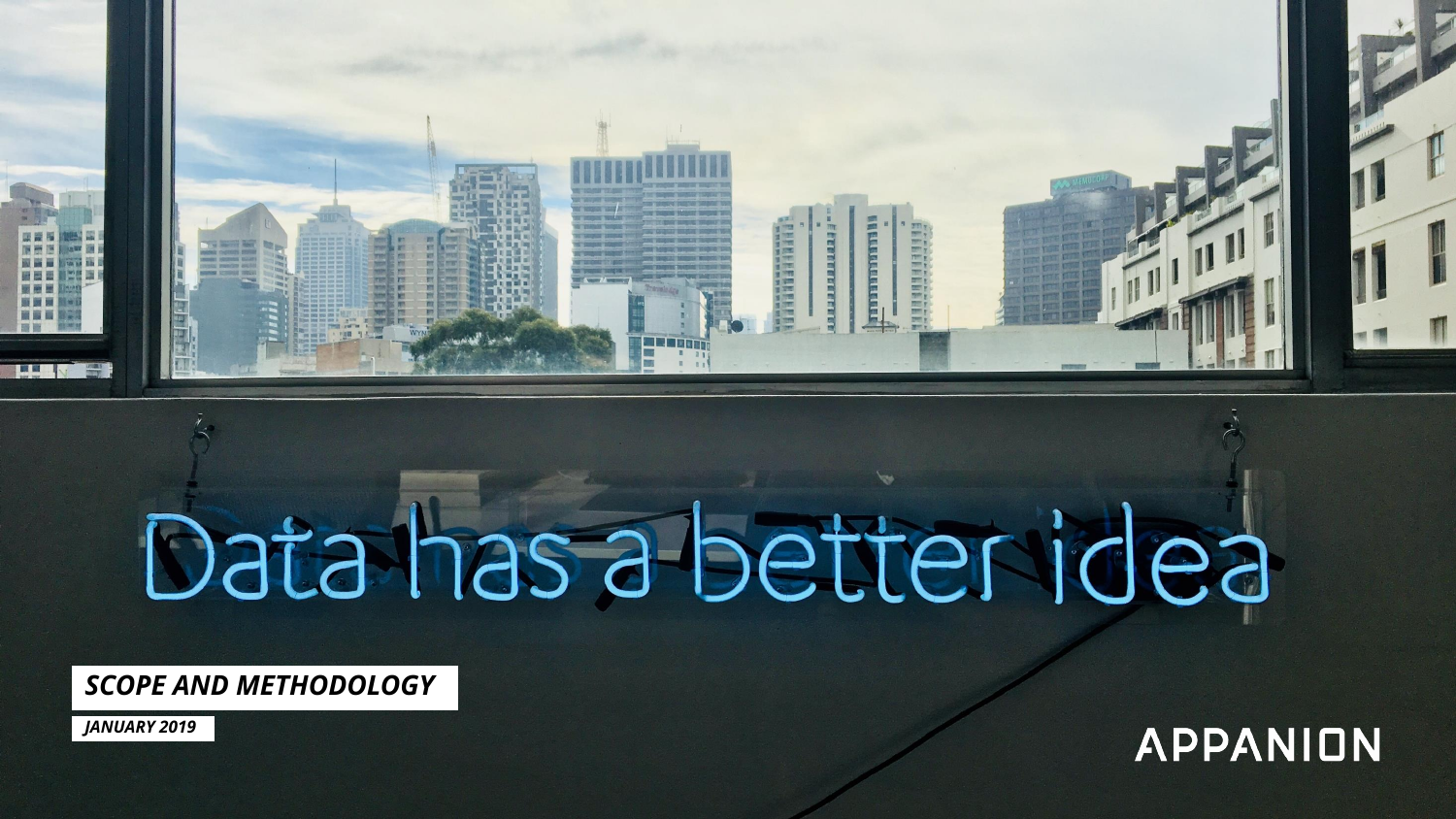# *TERMINOLOGY AND DEFINITIONS*

### **Definition of key figures:**

### **Gross Impact:**

The absolute share of revenue that is directly influenced by the use of artificial intelligence. The effects of revenue growth and efficiency gains, adjusted for implementation costs and substitution effects, are taken into account.

### **Net Impact:**

The absolute share of revenue normalized by macroeconomic effects that is influenced by the use of artificial intelligence.

### **Out-of-scope:**

- The figures *do not* show the market size or the revenues generated by providers of AI software.
- Political or regulatory interventions in the use of data and application development or social policy measures in the forecast period are *not taken into account.*
- Public security and defense are *not* considered as an industry.

### **Term classification of artificial intelligence:**

There is no established definition of AI, which is why we follow a simplified formula to define artificial intelligence:

| specific | suitable + | algorithmic $=$ | Probability |
|----------|------------|-----------------|-------------|
| question | data       | model           |             |

We understand the calculated probability for a previously specified decision on a suitable database that improves or automates human action as artificial intelligence.

### **Data scientific context:**

We differentiate between already established analytical methods and the use of modern method sets based on neural networks:

**Advanced Analytics:** Classification, Regression, Clustering, Markov Process, Monte Carlo, Dimensionality Reduction, Complex Optimization, Ensemble Learning / Decision Trees

**Machine Learning:** Feed-forward Neural Networks, Recurring Neural Networks, Convolutional Neural Networks, Reinforcement Learning, Generative Adversarial Neural Networks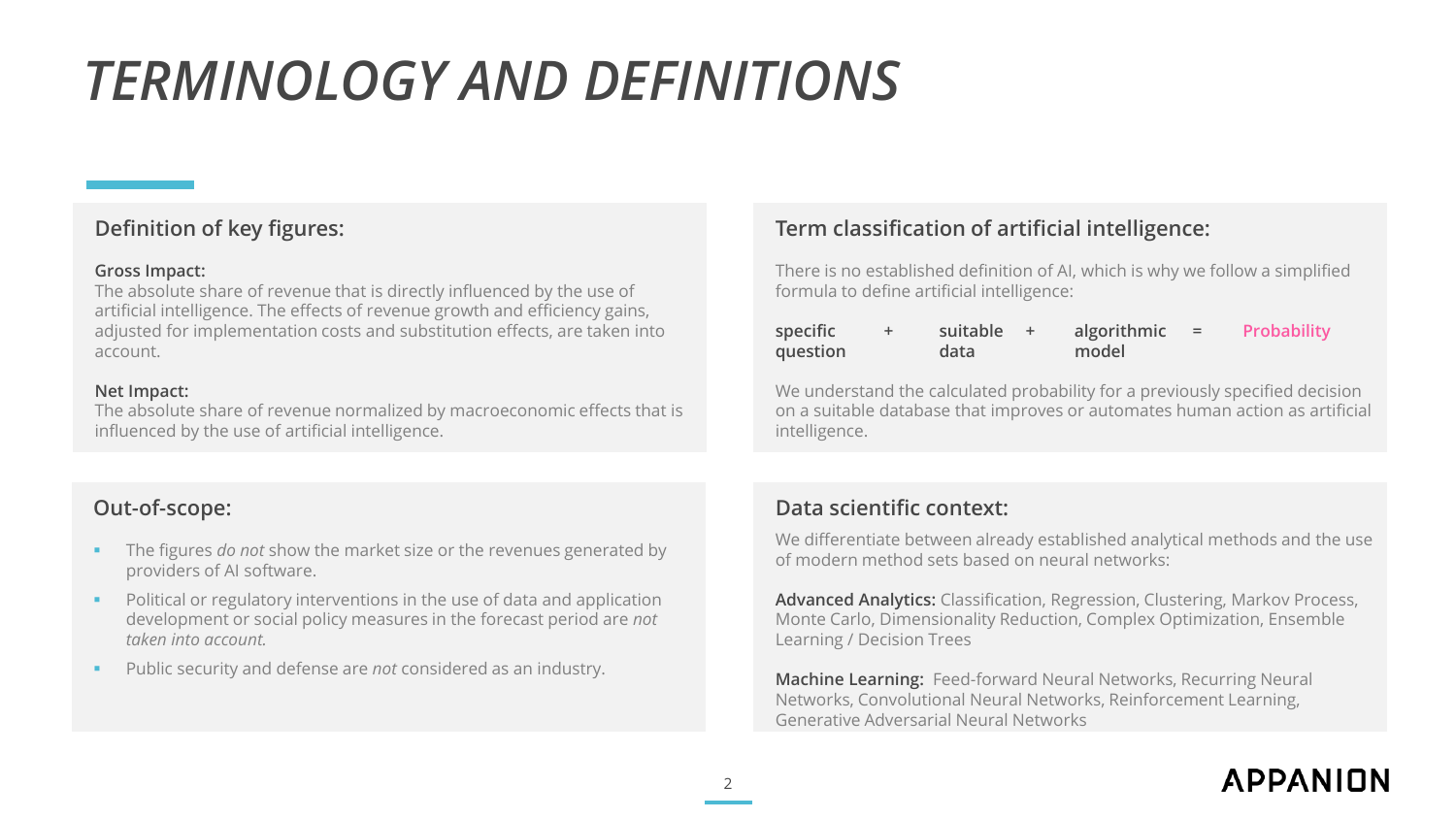# *TOP-DOWN APPROACH TO DERIVE THE AI IMPACT*

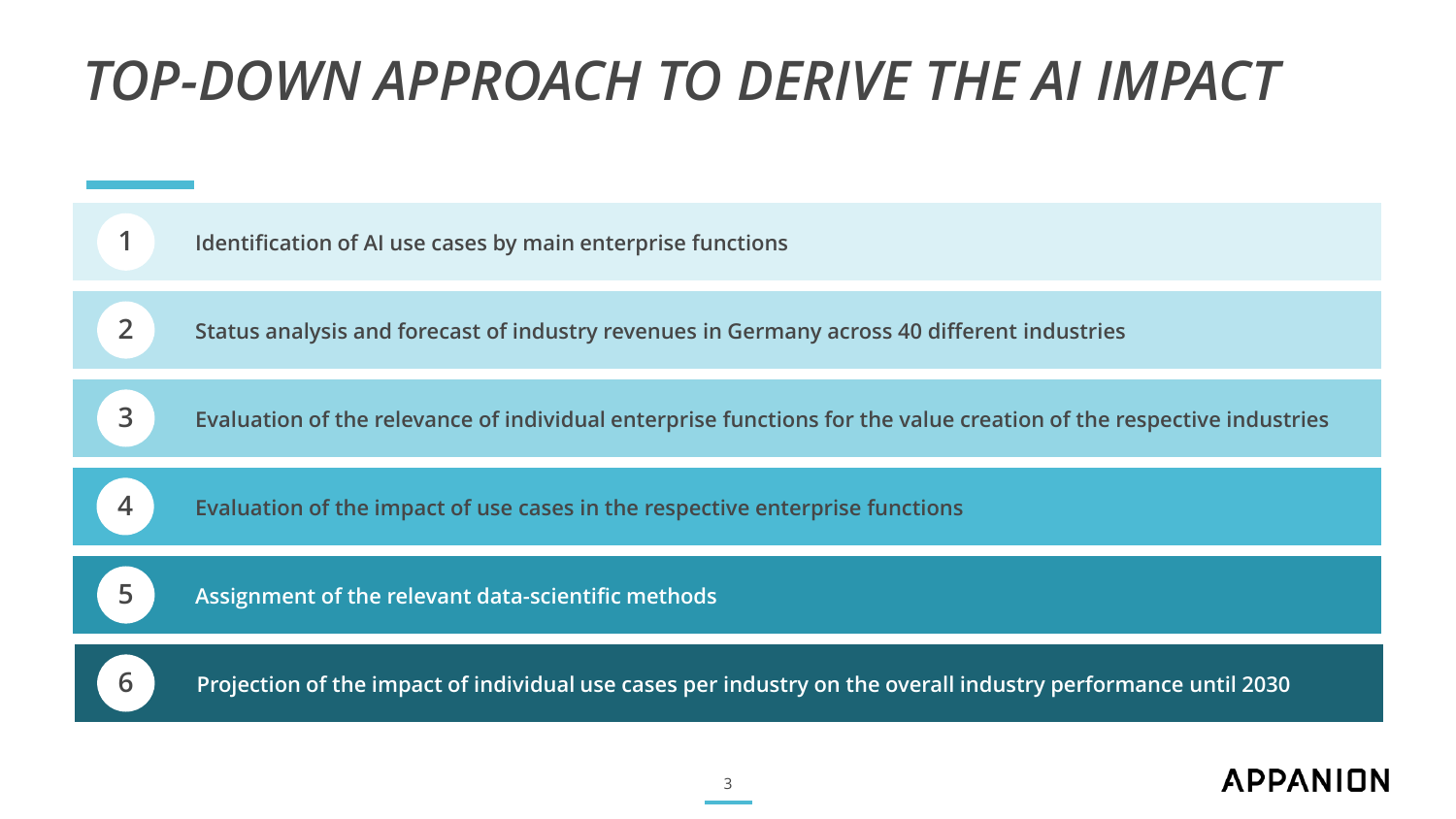# *USE CASE OVERVIEW BY ENTERPRISE FUNCTION*

### **Customer acquisition & lead generation Yield optimization Smart expenditure and accounting Task automation**

Social media channel management **Predictive maintenance Expense and income reporting Robotic Process Automation (RPA)** Market research & behavior analytics example of Yield simulation and optimization Analytics-driven accounting Autonomous cybersecurity systems Automated social & PR analytics Energy and throughput efficiency **Smart investing Task augmentation**

### **Pricing and marketing budget allocation** Procurement and spend analytics

Dynamic pricing optimization **Logistics network optimization Risk management IT & administration**

Context aware marketing **Inventory optimization** Inventory optimization Billing and debt collection **Data Management** Churn reduction Data cleaning & validation Anticipatory CRM and upselling **HR HR Product development** Data labeling

# **Marketing and sales Supply chain and production Finance Operations**

Sales forecasting Sales Toronomous transportation Autonomous transportation Regulatory compliance & SLAs Collaborative robots **Customer value optimization** Smart vehicle routing and fleet management Risk scoring and valuation Knowledge management

### **Customer service management Analytics-driven hiring and retention Product Engineering**

### **HR Performance and safety management**

Performance and safety management Building management and security

Chatbots and intelligent routing example and the Analytics-driven hiring example and product development cycle optimization Biometrical authentication HR retention management Product feature optimization

Content creation **Intelligent quality control** Robo advisory **Robo advisory** Monitoring and assisted decision-making

Marketing spent optimization **Supply chain optimization Risk modeling Risk modeling Workforce productivity and efficiency** Retargeting & personalization **Warehouse optimization Fraud and debt analytics** Translation, transcription, protocolling Product recommendation engine **Example 20** Demand forecasting Fraud detection **Contextual search and data generation**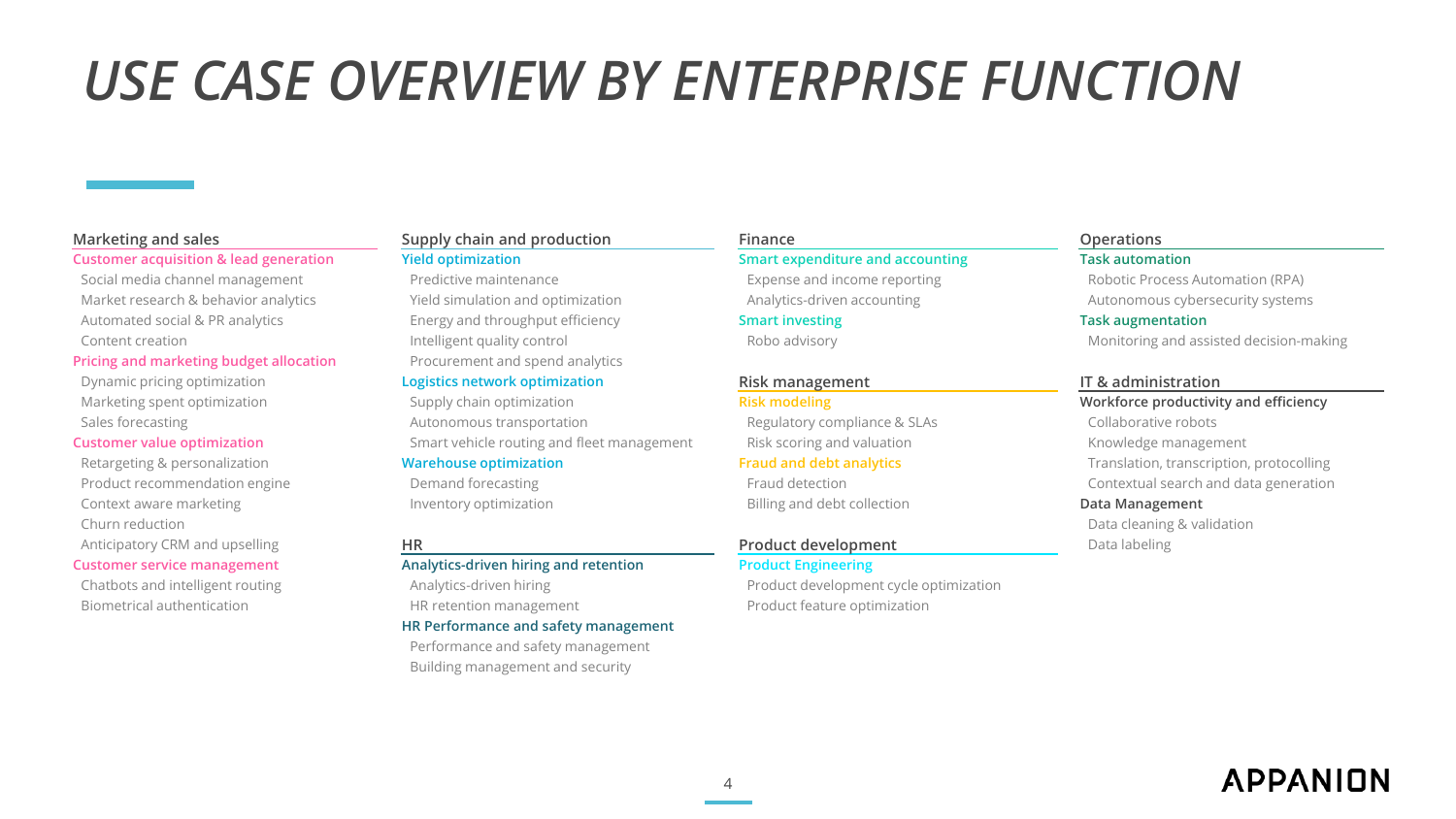# *INDUSTRIES COVERED IN THIS ANALYSIS*

| Sector                       | Industry                                  | Sector                                                                                                                                                                                                                                                                                                                                                                                                                                | Industry                    |
|------------------------------|-------------------------------------------|---------------------------------------------------------------------------------------------------------------------------------------------------------------------------------------------------------------------------------------------------------------------------------------------------------------------------------------------------------------------------------------------------------------------------------------|-----------------------------|
| Agriculture                  | Agriculture                               |                                                                                                                                                                                                                                                                                                                                                                                                                                       | Media, Publishing, Broadca  |
| Mining                       | Mining                                    | <b>Information Services</b>                                                                                                                                                                                                                                                                                                                                                                                                           | Telecommunications          |
|                              | Manufacture of Consumer Goods             |                                                                                                                                                                                                                                                                                                                                                                                                                                       | IT Services & Consultancy   |
|                              | Other manufacturing                       |                                                                                                                                                                                                                                                                                                                                                                                                                                       | <b>Banking and Trading</b>  |
|                              | Manufacture of Basic Materials and Energy |                                                                                                                                                                                                                                                                                                                                                                                                                                       | Insurance                   |
|                              | Manufacture of Chemicals                  | Real Estate                                                                                                                                                                                                                                                                                                                                                                                                                           | Real Estate                 |
| Manufacturing                | Manufacture of Pharmaceutical products    |                                                                                                                                                                                                                                                                                                                                                                                                                                       | Legal, Accounting, Consulti |
|                              | Manufacture of Advanced Electronics       |                                                                                                                                                                                                                                                                                                                                                                                                                                       | Architects, Engineering, R& |
|                              | Manufacture of Machinery and equipment    | <b>Financial Services</b><br><b>Professional Services</b><br>Advertising<br>Other professional services<br><b>Rental Services</b><br><b>HR</b><br>Travel<br>Administrative Services<br><b>Private Security</b><br><b>Facility Mgmt</b><br><b>Business Support</b><br>Personal Public and Social<br>Education<br>Education<br>Healthcare System and Ser<br>Healthcare<br><b>Entertainment and Culture</b><br>Entertainment and Culture |                             |
|                              | Manufacture of Automotives                |                                                                                                                                                                                                                                                                                                                                                                                                                                       |                             |
| Utilities                    | Utilities                                 |                                                                                                                                                                                                                                                                                                                                                                                                                                       |                             |
| Construction                 | Construction                              |                                                                                                                                                                                                                                                                                                                                                                                                                                       |                             |
|                              | Vehicle Trade                             |                                                                                                                                                                                                                                                                                                                                                                                                                                       |                             |
| Trade                        | Wholesale                                 |                                                                                                                                                                                                                                                                                                                                                                                                                                       |                             |
|                              | Retail                                    |                                                                                                                                                                                                                                                                                                                                                                                                                                       |                             |
|                              | Freight Transportation                    |                                                                                                                                                                                                                                                                                                                                                                                                                                       |                             |
|                              | Passenger Transportation                  |                                                                                                                                                                                                                                                                                                                                                                                                                                       |                             |
| Transportation               | Warehousing                               |                                                                                                                                                                                                                                                                                                                                                                                                                                       |                             |
|                              | Postal and last-mile delivery             |                                                                                                                                                                                                                                                                                                                                                                                                                                       |                             |
| Accomodation & food services | Accomodation & food services              |                                                                                                                                                                                                                                                                                                                                                                                                                                       |                             |

| Industry                                  | Sector                           | Industry                            |  |  |  |
|-------------------------------------------|----------------------------------|-------------------------------------|--|--|--|
| Agriculture                               |                                  | Media, Publishing, Broadcasting     |  |  |  |
| Mining                                    | <b>Information Services</b>      | Telecommunications                  |  |  |  |
| Manufacture of Consumer Goods             |                                  | IT Services & Consultancy           |  |  |  |
| Other manufacturing                       |                                  | <b>Banking and Trading</b>          |  |  |  |
| Manufacture of Basic Materials and Energy | <b>Financial Services</b>        | Insurance                           |  |  |  |
| Manufacture of Chemicals                  | Real Estate                      | Real Estate                         |  |  |  |
| Manufacture of Pharmaceutical products    |                                  | Legal, Accounting, Consulting       |  |  |  |
| Manufacture of Advanced Electronics       |                                  | Architects, Engineering, R&D        |  |  |  |
| Manufacture of Machinery and equipment    | <b>Professional Services</b>     | Advertising                         |  |  |  |
| Manufacture of Automotives                |                                  | Other professional services         |  |  |  |
| Utilities                                 |                                  | <b>Rental Services</b>              |  |  |  |
| Construction                              |                                  | <b>HR</b>                           |  |  |  |
| Vehicle Trade                             |                                  | Travel                              |  |  |  |
| Wholesale                                 | <b>Administrative Services</b>   | <b>Private Security</b>             |  |  |  |
| Retail                                    |                                  | <b>Facility Mgmt</b>                |  |  |  |
| Freight Transportation                    |                                  | <b>Business Support</b>             |  |  |  |
| Passenger Transportation                  |                                  | Personal Public and Social Services |  |  |  |
| Warehousing                               | Education                        | Education                           |  |  |  |
| Postal and last-mile delivery             | Healthcare                       | Healthcare System and Services      |  |  |  |
| <b>Accomodation &amp; food services</b>   | <b>Entertainment and Culture</b> | <b>Entertainment and Culture</b>    |  |  |  |
|                                           |                                  |                                     |  |  |  |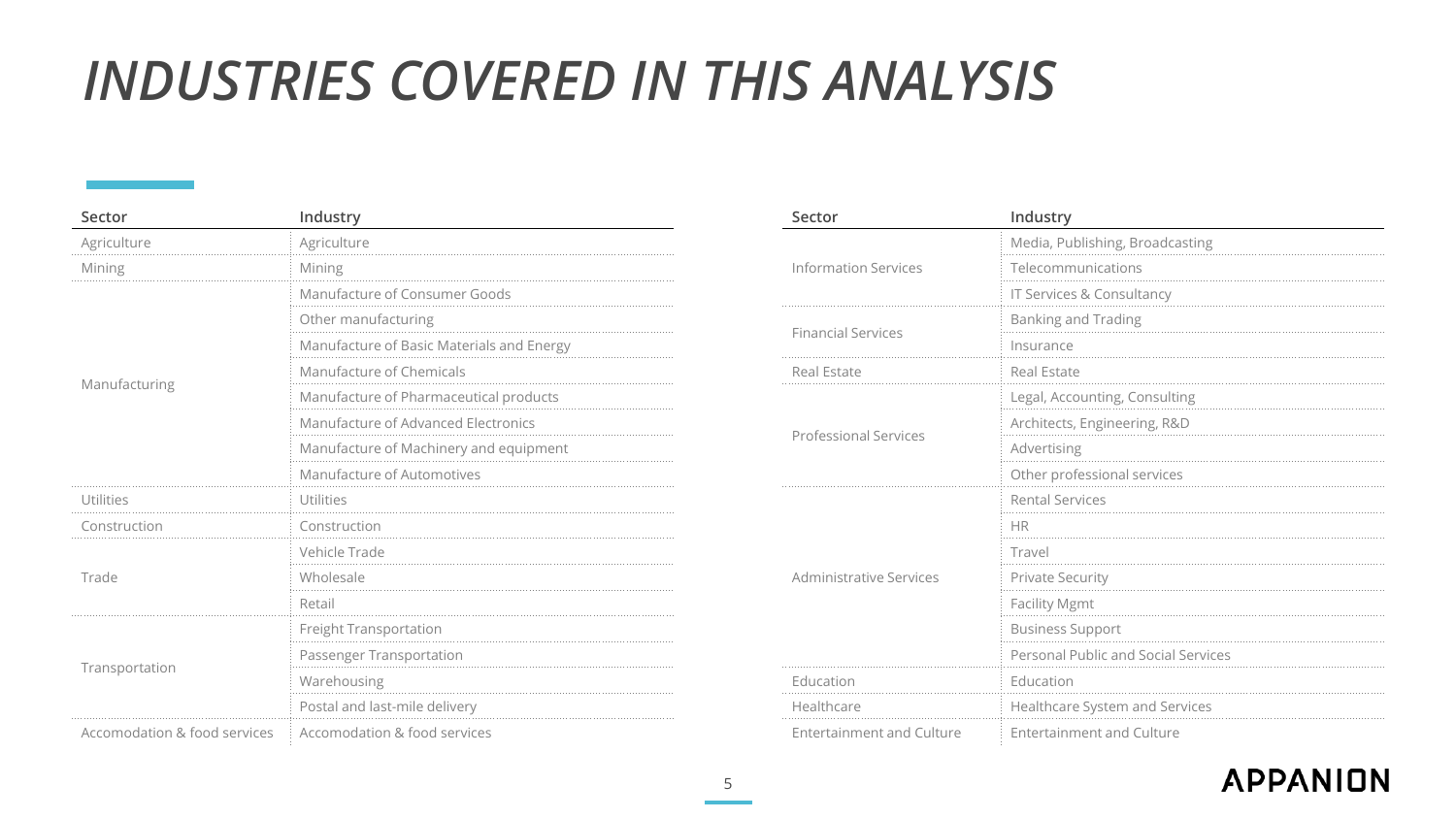# *DERIVATION OF GROSS AND NET IMPACT*

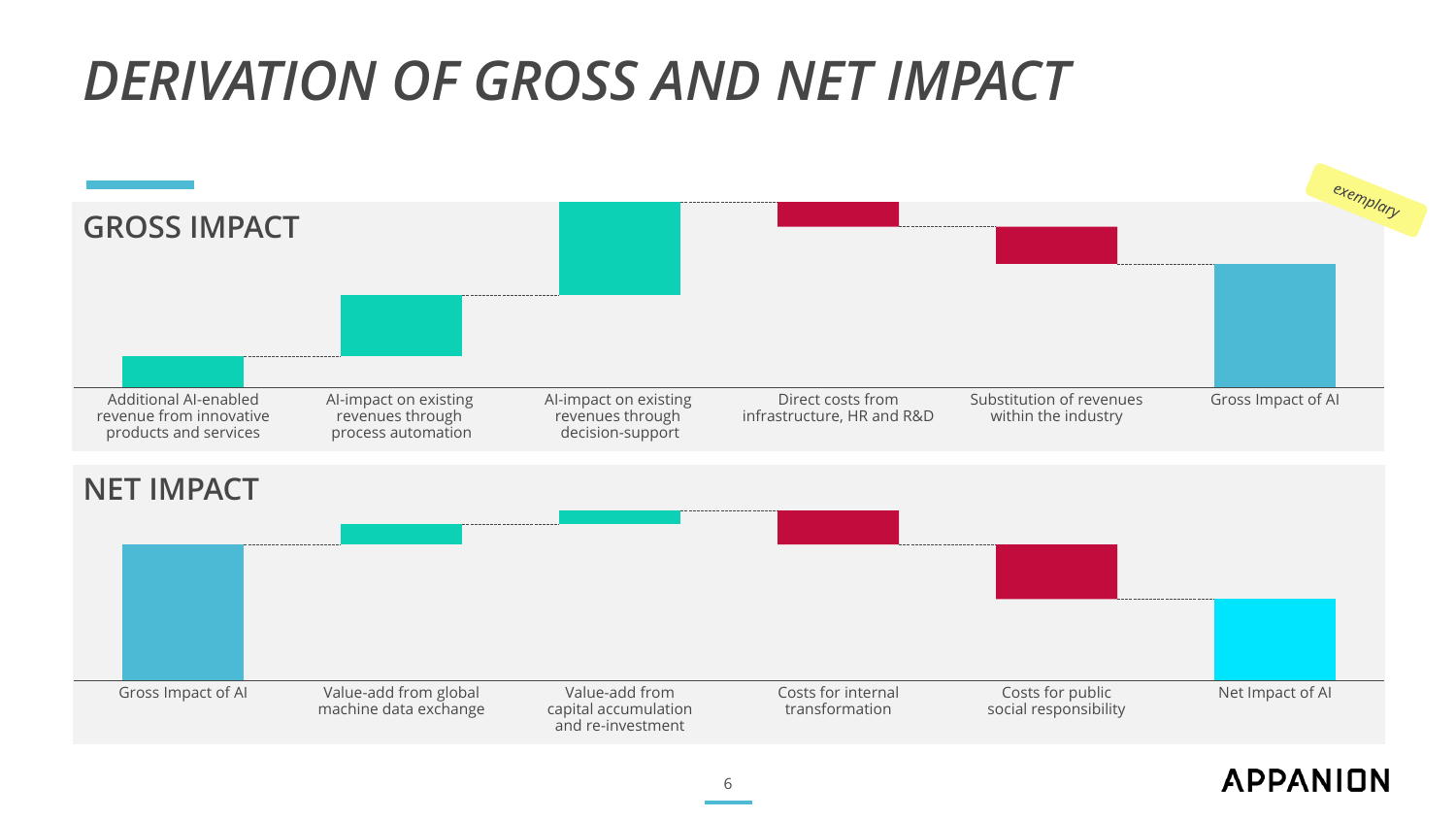# *EXPLANATION: GROSS IMPACT OF AI*

The Gross Impact of artificial intelligence is a monetary indicator and describes the share of revenue that is directly or indirectly influenced by the use of artificial intelligence.

First of all, the added value gains generated by the use of technology are added up. This includes the additional revenue from products and services that are offered based on AI or structurally enabled (e.g. software, robotics, automated brokerage services).

Further added value gains result from the increase in output efficiency through artificial intelligence, i.e. process automation and increased employee effectiveness through AI-supported decisions are measured in proportion to the existing revenues.

This added value gain is adjusted for direct costs related to infrastructure setup (data management, processing power, cloud), the acquisition and training of AI experts for project implementation, and expenditure on research and development.

Furthermore, direct reallocation effects within an industry are deducted that arise from shifts in market share or substitution effects caused by the technological change.

# **What is the Gross Impact? Calculation of the Gross Impact**

Gain in added value from AI product and service innovations

- + Gain in added value from AI process automation
- + Gain in added value from AI decision support
- Costs for Infrastructure, HR and research & development
- Reallocated revenue within the industry
- **= Gross Impact of AI** (as share of the annual industry revenue)\* **\***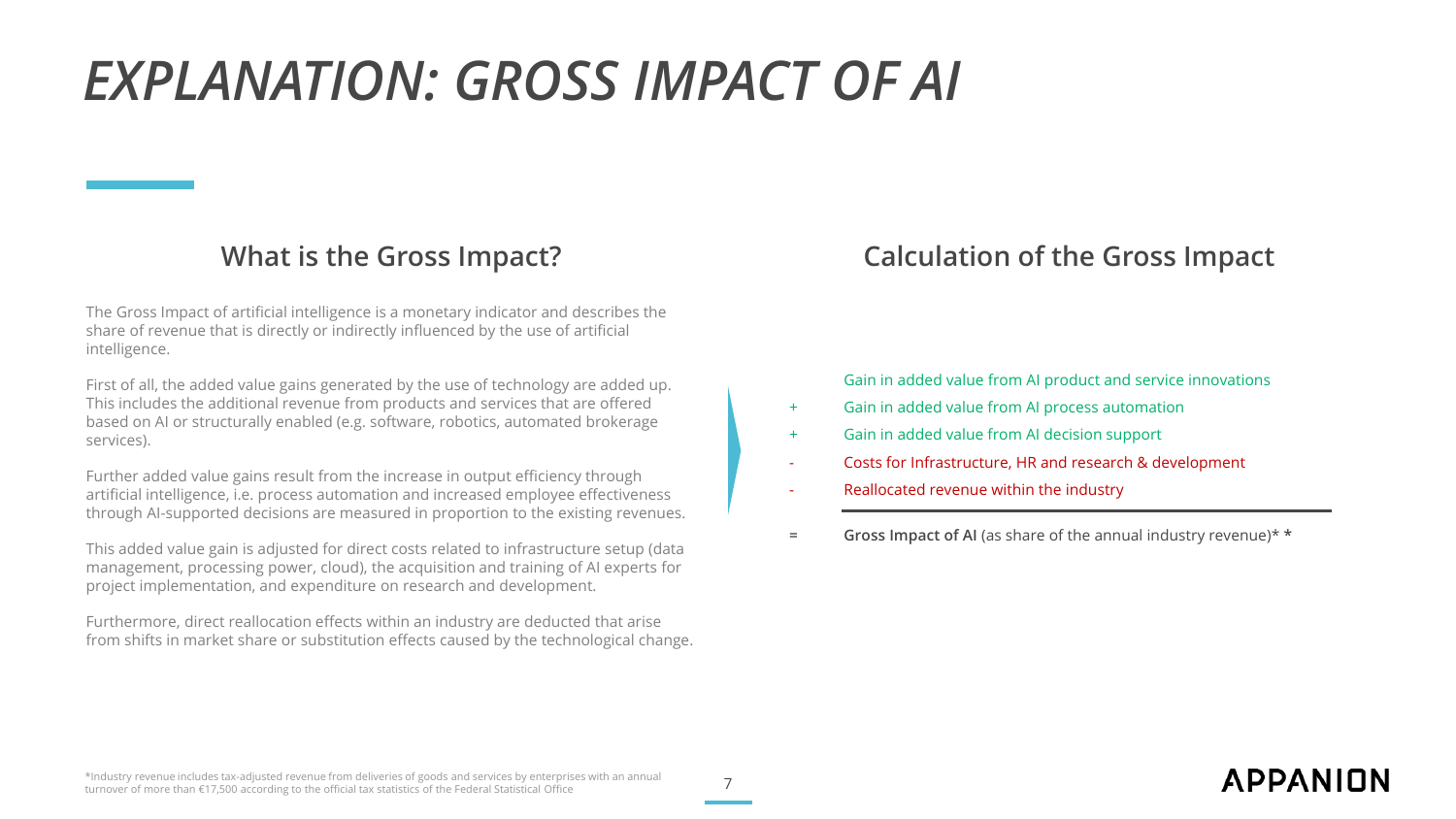# *EXPLANATION: NET IMPACT OF AI*

The Net Impact of artificial intelligence measures not only the direct effect of the technology on the added value of an industry, but also includes positive and negative macroeconomic effects.

Based on the previously calculated Gross Impact, added value gains from global machine data exchange are included (cross-border trade, frictionless data exchange within value chains, removal of language barriers via speech recognition and automated translation).

In addition, added value gains from capital accumulation and re-investment in AI are taken into account, for example in the form of corporate assets, venture capital, underlying infrastructure optimization, etc.

In contrast, costs incurred for internal transformation processes (restructuring, employee acquisition and training, consulting) based on size and degree of digitization are deducted.

Social responsibility costs (severance payments, long-term social security, retraining or transfer companies) are also deducted. The net impact provides information on the overall profitability from the use of AI.

# **What is the Net Impact? Calculation of the Net Impact**

### **Gross Impact of AI**

- + Gain in added value from global machine data exchange
- + Gain in added value from capital accumulation and re-investment
- Costs for transformation processes
- Costs for public social responsibility
- **= Net Impact of AI** (as share of the annual industry revenue)\*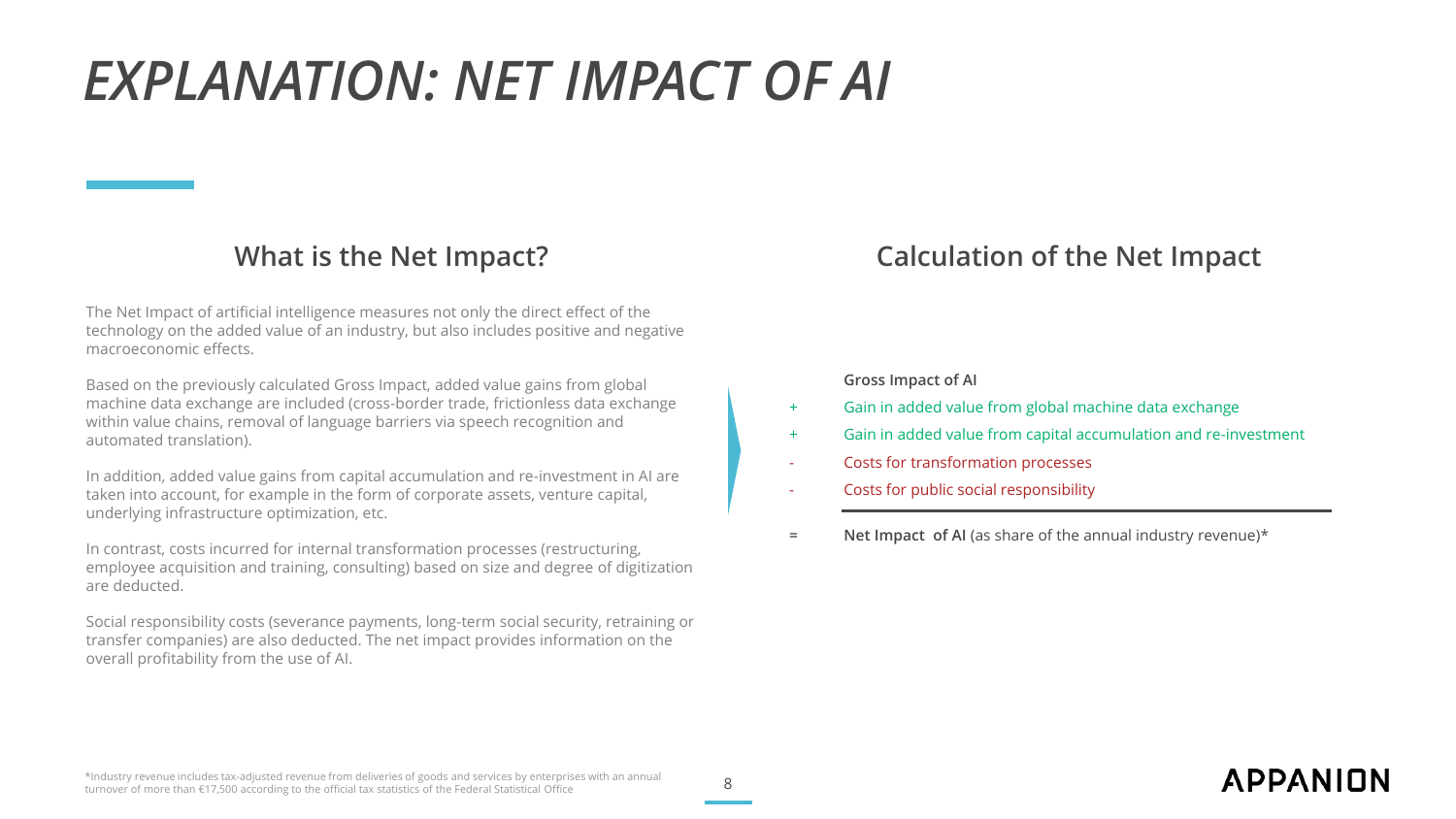# *EXTERNAL SOURCES AND INDICATORS*

The impact of AI on the economy is measured on the basis of total annual revenues (excluding taxes) from supplies and services across all industries. This is important in order to break down the effects in detail on the individual stages of the value chain. For this reason, gross value added and gross domestic product are less suitable as economic indicators which are already adjusted for intermediate consumption.

The data basis comes from the official VAT statistics of the Federal Statistical Office; the revenue forecast up to 2030 was made on basis of macroeconomic forecasts of the Federal Statistical Office and publicly available industry forecasts made by Statista.

. The sector-specific added value and cost ratios are derived from a comprehensive data model, based on studies by the McKinsey Global Institute and further developed and evaluated by economic experts and with the use of numerous statistical market indicators.

The sector-specific market indicators include:

- **■** Market growth dynamics<sup>1</sup>
- **·** Investment capabilities<sup>1</sup>
- Number of employees<sup>1</sup>
- **•** Digital Innovation Readiness<sup>1</sup>
- **•** Proportion of probability-related decision-making processes<sup>2</sup>
- **■** Availability of processable data<sup>2</sup>
- Share of current process automation<sup>2</sup>

The indexed values for the sectors as a starting point for the modelling can be seen in the adjacent table.

|                                         | Mark | Intres | Num  | Dieder | Syerics | A-19  |         |
|-----------------------------------------|------|--------|------|--------|---------|-------|---------|
| Industries                              |      |        |      |        |         | Proce | Deed Ce |
| Agriculture                             | 0.16 | 0.24   | 0.17 | 0.19   | 1.11    | 0.66  | 0.74    |
| Mining                                  | 2.05 | 0.10   | 0.06 | 0.31   | 0.89    | 0.40  | 0.22    |
| Manufacture of Consumer Goods           | 0.00 | 1.79   | 1.73 | 1.35   | 1.33    | 1.04  | 1.33    |
| Other manufacturing                     | 0.81 | 0.95   | 0.88 | 0.73   | 1.25    | 0.91  | 0.89    |
| Manufacture of Basic Materials & Energy | 1.30 | 2.48   | 1.81 | 0.85   | 1.18    | 0.62  | 0.66    |
| Manufacture of Chemicals                | 0.08 | 1.65   | 0.19 | 1.08   | 1.22    | 0.71  | 1.11    |
| Manufacture of Pharmaceutical Products  | 2.10 | 0.57   | 0.39 | 1.20   | 0.97    | 0.91  | 1.25    |
| Manufacture of Advanced Electronics     | 1.23 | 1.44   | 1.04 | 4.01   | 1.42    | 1.32  | 1.55    |
| Manufacture of Machinery & Equipment    | 0.57 | 1.46   | 1.67 | 2.28   | 1.66    | 0.90  | 1.60    |
| Manufacture of Automotives              | 2.75 | 3.74   | 1.23 | 3.82   | 1.72    | 1.05  | 1.77    |
| Utilities                               | 0.83 | 2.02   | 0.31 | 0.46   | 1.15    | 0.87  | 1.05    |
| Construcation                           | 1.51 | 1.71   | 2.10 | 0.35   | 0.69    | 0.61  | 0.60    |
| Vehicle Trade                           | 2.70 | 0.50   | 0.87 | 0.12   | 0.90    | 0.70  | 0.40    |
| Wholesale                               | 0.60 | 1.16   | 2.06 | 0.08   | 1.13    | 0.80  | 0.55    |
| Retail                                  | 1.41 | 1.94   | 3.55 | 0.04   | 1.81    | 1.62  | 0.66    |
| Freight Transportation                  | 0.15 | 0.27   | 0.36 | 0.77   | 1.48    | 1.10  | 0.69    |
| Passegner Transportation                | 0.92 | 0.18   | 0.71 | 0.93   | 1.41    | 1.51  | 0.78    |
| Warehousing                             | 1.28 | 0.59   | 0.84 | 0.85   | 1.69    | 1.17  | 1.00    |
| Postal and last-mile Delivery           | 1.22 | 0.16   | 0.53 | 0.85   | 1.57    | 1.43  | 0.51    |
| Accomodation and Food Services          | 2.55 | 0.52   | 1.24 | 0.23   | 0.95    | 1.24  | 0.42    |
| Media, Publishing, Broadcasting         | 0.40 | 0.31   | 0.35 | 0.97   | 0.98    | 1.90  | 1.39    |
| Telekommunications                      | 0.27 | 0.35   | 0.12 | 2.74   | 1.18    | 1.30  | 1.61    |
| IT Services & Consulting                | 3.28 | 0.63   | 0.88 | 2.70   | 0.69    | 1.69  | 1.42    |
| Banking & Trading                       | 0.77 | 0.72   | 0.99 | 0.27   | 1.04    | 1.31  | 1.34    |
| Insurance                               | 2.03 | 0.12   | 0.23 | 0.31   | 1.20    | 1.35  | 1.44    |
| Real Estate                             | 1.46 | 0.93   | 0.34 | 0.42   | 0.91    | 0.72  | 1.07    |
| Legal, Accounting, Consulting           | 0.81 | 0.75   | 1.27 | 0.57   | 0.83    | 0.50  | 0.89    |
| Architects, Engineering, R&D            | 1.87 | 0.48   | 0.92 | 0.52   | 0.56    | 0.76  | 0.72    |
| Advertising                             | 2.19 | 0.20   | 0.23 | 0.77   | 1.39    | 2.22  | 1.99    |
| Other Professional Services             | 3.83 | 0.10   | 0.15 | 0.39   | 0.83    | 0.81  | 0.43    |
| <b>Rental Services</b>                  | 2.15 | 0.26   | 0.12 | 0.44   | 1.19    | 1.01  | 1.09    |
| <b>HR</b>                               | 2.96 | 0.18   | 1.17 | 0.50   | 0.70    | 0.86  | 1.27    |
| Travel                                  | 0.85 | 0.06   | 0.11 | 1.16   | 1.14    | 1.82  | 1.74    |
| Private Security                        | 4.04 | 0.06   | 0.26 | 0.08   | 0.42    | 0.30  | 0.21    |
| <b>Facility Management</b>              | 3.60 | 0.24   | 1.29 | 0.15   | 0.97    | 0.59  | 0.53    |
| <b>Business Support</b>                 | 1.63 | 0.22   | 0.55 | 0.39   | 1.05    | 0.94  | 1.27    |
| Personal Public and Social Services     | 0.30 | 0.28   | 1.92 | 0.08   | 0.77    | 0.64  | 0.49    |
| Education                               | 2.89 | 0.08   | 1.18 | 0.27   | 0.37    | 0.71  | 0.45    |
| Healthcare Systems and Services         | 2.49 | 0.64   | 5.85 | 0.66   | 0.69    | 1.08  | 0.91    |
| <b>Entertainment and Culture</b>        | 2.09 | 0.26   | 0.34 | 0.46   | 0.56    | 1.27  | 1.35    |

mentres de Santires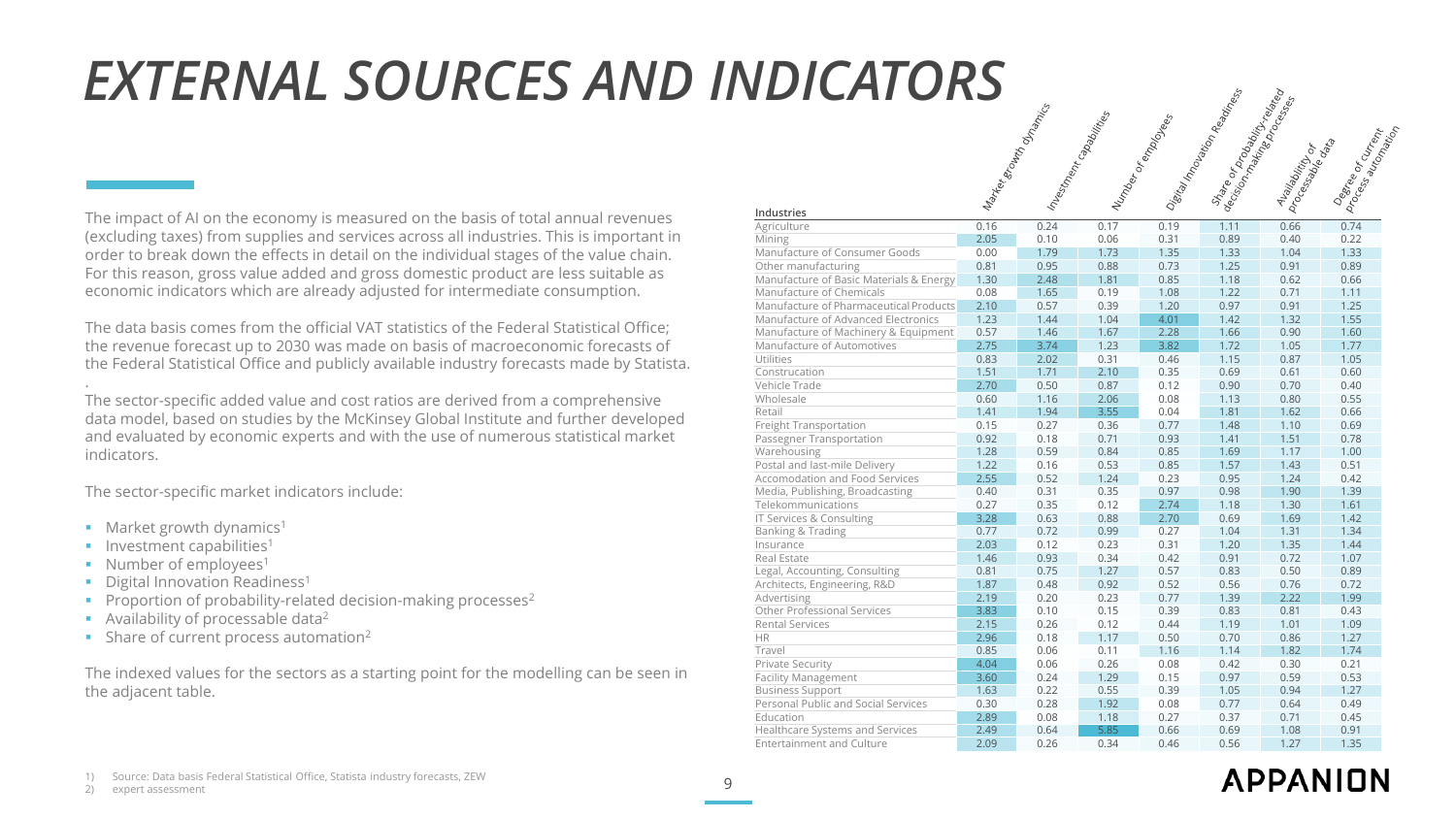# *FORECASTING METHODS*

### **How was the development projected?**

On the basis of 46 use cases in 40 different industries in Germany, initial values for the Gross and Net Impact of each individual use case were modelled and projected for the German market over the period up to 2030.

The extrapolation is based on the one hand on the initial revenues of the respective industries, changes in the applied market indicators over time, and on the other hand on a technology adaptation factor that was additionally modelled at the use case level.

The adaptation factor follows the basic theory of the "Technology Adoption Cycle" from innovation research and maps an s-curve progression. This reflects the successive adaptation of innovators, early adopters, early and late mass-markets and technology laggards.

The mathematical basis for this is a parameter-based, logistic regression model, which can be used to map industry and use case specific features and to represent an independent technology penetration.

In this context, use cases that have no or negligible economic significance in certain industries were excluded..